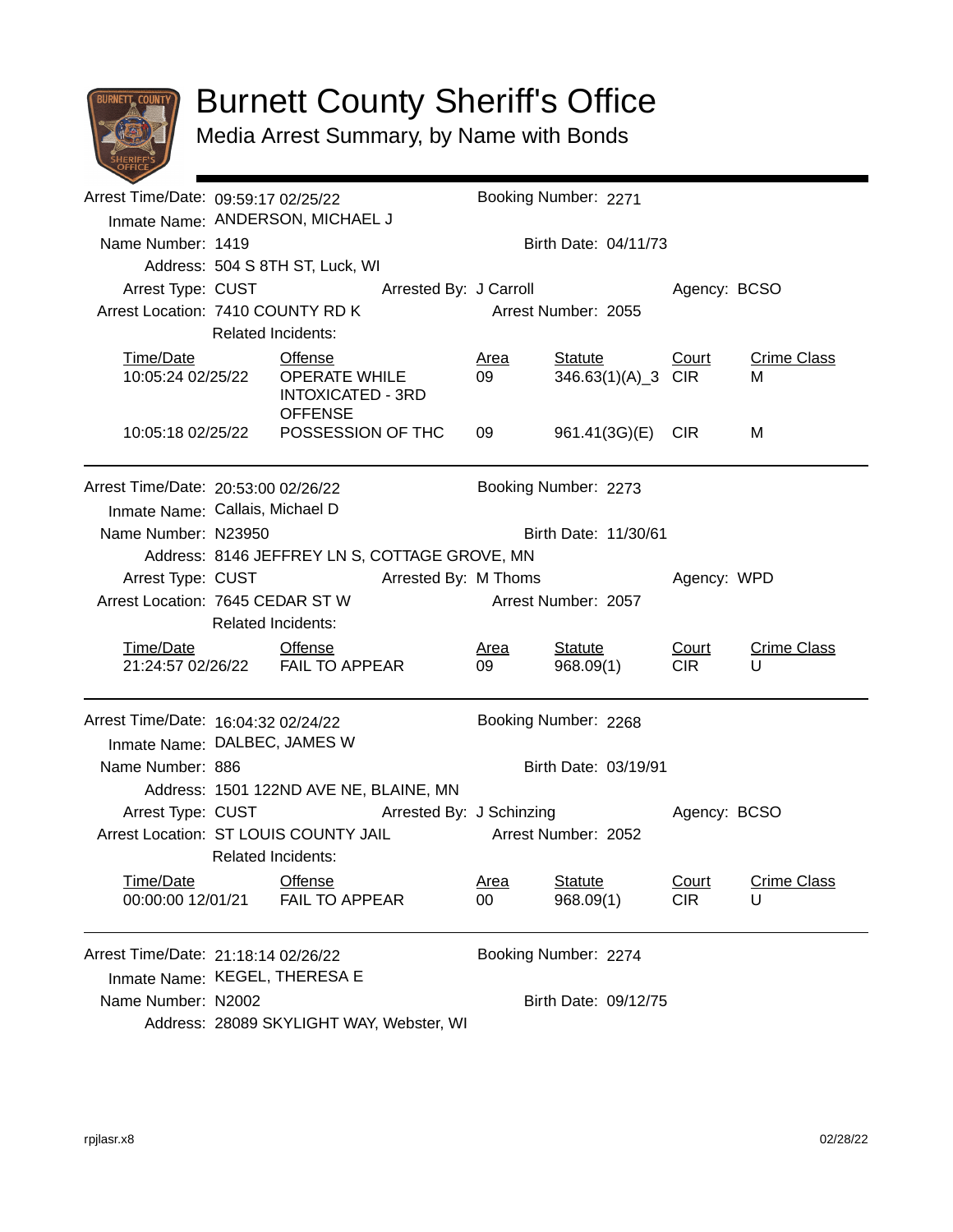| Arrest Type: CUST                         | <b>Arrested By: Barker N</b>                    |                                                                                          |                      |                                | Agency: BCSO        |                         |  |
|-------------------------------------------|-------------------------------------------------|------------------------------------------------------------------------------------------|----------------------|--------------------------------|---------------------|-------------------------|--|
|                                           |                                                 | Arrest Location: 28098 SKYLIGHT WAY                                                      |                      | Arrest Number: 2058            |                     |                         |  |
|                                           |                                                 | Related Incidents: 22-1000                                                               |                      |                                |                     |                         |  |
| Time/Date                                 |                                                 | <b>Offense</b>                                                                           | <b>Area</b>          | <b>Statute</b>                 | Court               | <b>Crime Class</b>      |  |
| 21:18:14 02/26/22                         |                                                 | POSSESSION OF DRUG                                                                       | <b>BCSO</b>          | 961.573(1)                     | <b>CIR</b>          | U                       |  |
| 21:18:14 02/26/22                         |                                                 | PARAPHERNALIA<br>POSSESSION OF<br><b>METHAMPHETAMINE</b>                                 | <b>BCSO</b>          | 961.41(3G)(G)                  | <b>CIR</b>          | F                       |  |
| Arrest Time/Date: 09:24:44 02/25/22       |                                                 |                                                                                          |                      | Booking Number: 2269           |                     |                         |  |
|                                           |                                                 | Inmate Name: KURKOWSKI, PATRICK R                                                        |                      |                                |                     |                         |  |
| Name Number: N59054                       |                                                 |                                                                                          | Birth Date: 04/11/89 |                                |                     |                         |  |
|                                           |                                                 | Address: 111 Cedar St W #5, Fredric, WI                                                  |                      |                                |                     |                         |  |
| Arrest Type: CUST                         |                                                 | Arrested By: PINE CO                                                                     |                      |                                | Agency:             |                         |  |
| Arrest Location: PINE CO                  |                                                 |                                                                                          |                      | Arrest Number: 2053            |                     |                         |  |
|                                           | <b>Related Incidents:</b>                       |                                                                                          |                      |                                |                     |                         |  |
| Time/Date                                 | <b>Offense</b>                                  |                                                                                          | <u>Area</u>          | <b>Statute</b>                 | Court               | <b>Crime Class</b>      |  |
|                                           |                                                 | 00:00:00 02/24/22 PROBATION VIOLATION                                                    | 00                   | 973.10                         | <b>CIR</b>          | F                       |  |
| Arrest Time/Date: 13:42:05 02/23/22       |                                                 |                                                                                          | Booking Number: 2267 |                                |                     |                         |  |
|                                           | Inmate Name: LEE, KARUNA G                      |                                                                                          |                      |                                |                     |                         |  |
| Name Number: 3745                         |                                                 |                                                                                          | Birth Date: 07/20/01 |                                |                     |                         |  |
|                                           | Address: 21863 SPIRIT LAKE ACCESS, Frederic, WI |                                                                                          |                      |                                |                     |                         |  |
| Arrest Type: CITE                         |                                                 | Arrested By: G Chafer                                                                    |                      |                                | Agency: BCSO        |                         |  |
| <b>Arrest Location: Govt Center</b>       |                                                 |                                                                                          |                      | Arrest Number: 2051            |                     |                         |  |
|                                           |                                                 | Related Incidents: 21-7555                                                               |                      |                                |                     |                         |  |
| Time/Date                                 |                                                 | <b>Offense</b>                                                                           | <u>Area</u>          | <b>Statute</b>                 | Court               | <b>Crime Class</b>      |  |
|                                           |                                                 | 00:00:00 12/12/21 BAIL JUMPING - FELONY 09<br>00:00:00 12/12/21 BAIL JUMPING - FELONY 09 |                      | 946.49(1)(B)                   | <b>CIR</b>          | F                       |  |
|                                           |                                                 |                                                                                          |                      | 947.01(1)-DC                   | <b>CIR</b>          | M                       |  |
| Arrest Time/Date: 01:57:45 02/26/22       |                                                 |                                                                                          | Booking Number: 2272 |                                |                     |                         |  |
|                                           | Inmate Name: THAYER, DESERAE D                  |                                                                                          |                      |                                |                     |                         |  |
| Name Number: N9479                        | Birth Date: 07/04/95                            |                                                                                          |                      |                                |                     |                         |  |
| Address: 7173 LOON CREEK CIR, Danbury, WI |                                                 |                                                                                          |                      |                                |                     |                         |  |
| Arrest Type: CUST                         | Arrested By: K BARKER<br>Agency: SCTP           |                                                                                          |                      |                                |                     |                         |  |
|                                           |                                                 | Arrest Location: STATE RD 77 DANBURY                                                     |                      | Arrest Number: 2056            |                     |                         |  |
|                                           | <b>Related Incidents:</b>                       |                                                                                          |                      |                                |                     |                         |  |
| Time/Date<br>02:06:11 02/26/22            |                                                 | <b>Offense</b><br>BAIL JUMPING - FELONY BCSO                                             | <u>Area</u>          | <b>Statute</b><br>946.49(1)(B) | Court<br><b>CIR</b> | <b>Crime Class</b><br>F |  |
| 02:07:17 02/26/22                         |                                                 | <b>FAIL TO APPEAR</b>                                                                    | <b>BCSO</b>          | 968.09(1)                      | <b>CIR</b>          | U                       |  |
|                                           |                                                 |                                                                                          |                      |                                |                     |                         |  |